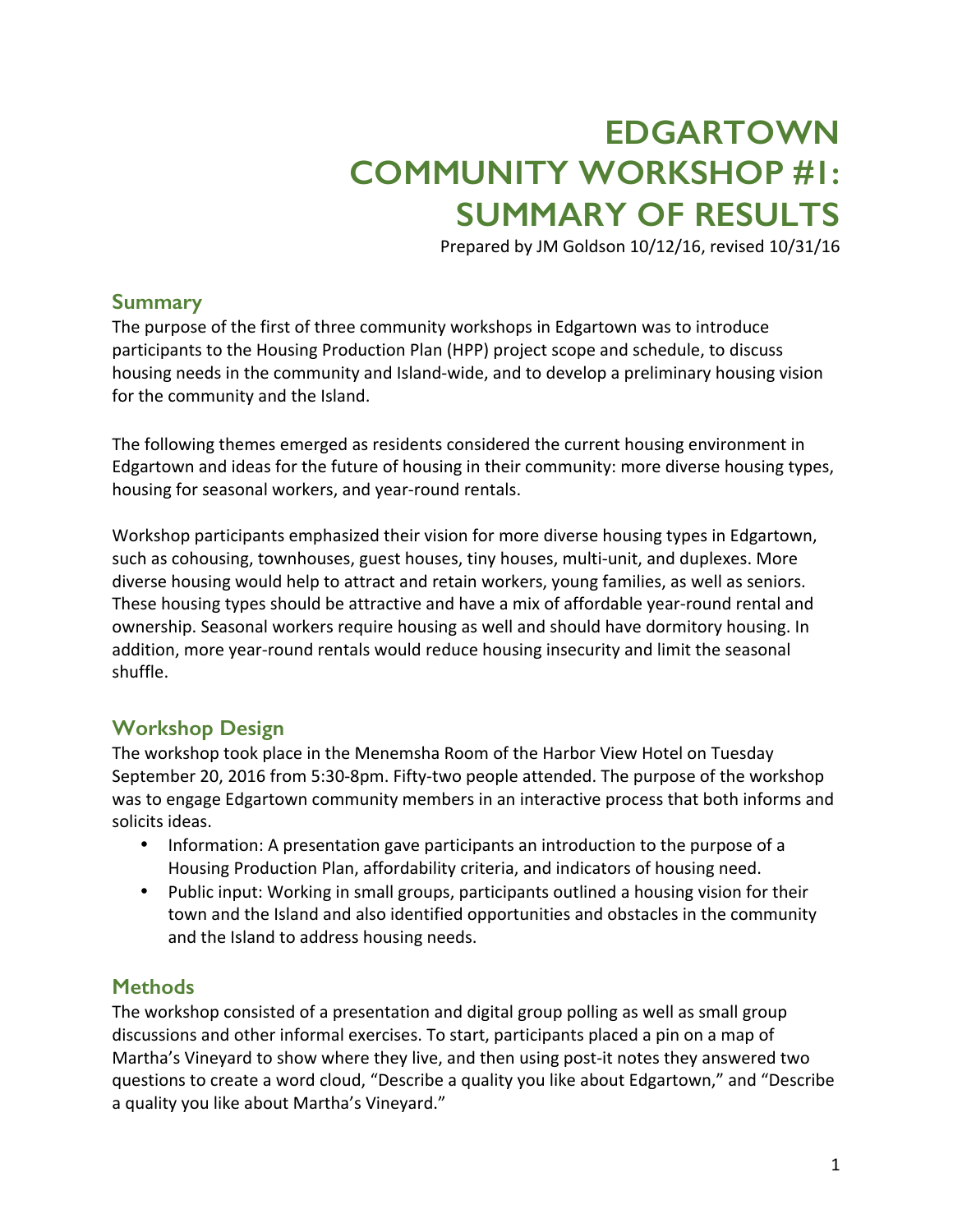Before the consultants' presentation, participants worked in pairs or threesomes to interview each other about how long they have lived on the Vineyard and housing issues.

Consultants Jennifer Goldson and Judi Barrett described the purpose and process of creating a Housing Production Plan and re-enforced the need for community insight and input into the process. The presentation also included preliminary findings from the recently completed draft Housing Needs Assessment, as well as digital group polling.

After the presentation, participants worked for one hour in small groups of 4-8 on three discussion topics. To start, participants discussed the presentation they heard and considered the information together as a group-- What was a surprise to them? What unanswered questions were they left with? Next, the groups developed a vision of their community and the Island with a range of housing options that satisfy the needs of multiple groups and users. What would that look like? Lastly, groups identified the real-world opportunities and obstacles to achieving this vision. At the close of the workshop, a representative from each table presented some of the ideas their group identified.

### **Interviews**

The interviews consisted of five questions designed to record how long participants have lived on the Vineyard and in this community, and how their housing needs may have changed over that time. In addition, the questions captured participants' ideas about the Island's and their community's housing needs.

Respondents have lived on the Vineyard for six to 50 years. Most live in single-family homes and have experienced little change in their housing needs over time though a couple have done the Vineyard shuffle.

According to participants, Edgartown's primary housing need is to increase numbers of available housing units, housing affordability, and create more rental units. Participants saw little difference in the needs of the Island compared to Edgartown though some noted differences in town character like access to services, shopping, and transportation.

## **Digital Group Polling**

Group polling enables workshop organizers to get a picture of who participants are and what brought them to the workshop. How long have they lived on the Vineyard? How long have they lived in their current homes? Are they homeowners or renters? Year-round or seasonal?

Lived on the Vineyard

- Sixty percent of respondents have lived on the Vineyard for 20 years or more.
- Twenty percent have lived on the Island for 10-20 years.
- Fifteen percent of respondents have lived on the Island for 10 years or less.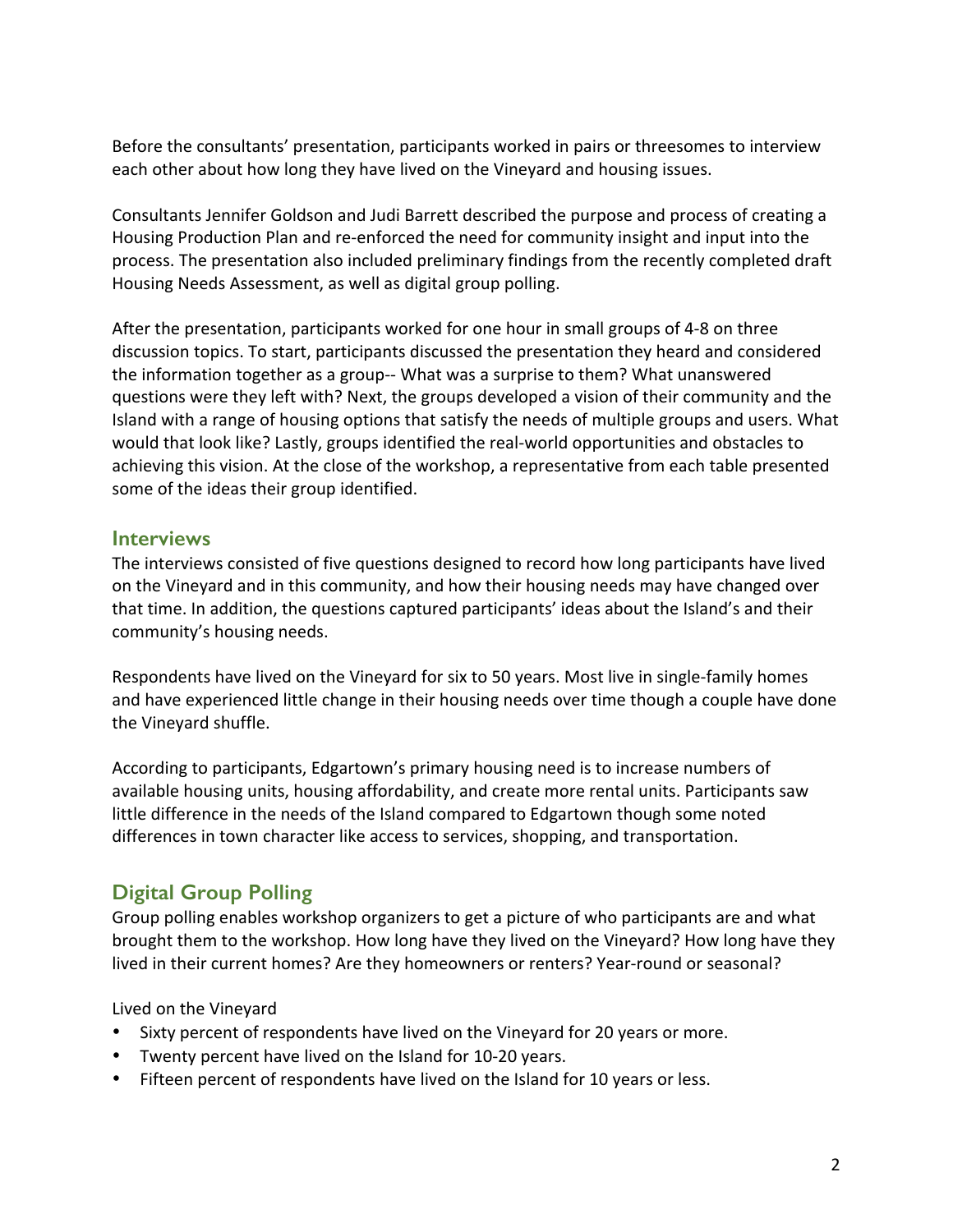Moved to Current Home

- Very few participants moved into their current homes before 1979, just 9%.
- Forty-four percent of respondents moved into their current homes between 1980 and 1999.
- Forty-seven percent moved into their current homes since 2000.

### Own/Rent

- Fifty-nine percent of participants own their own homes and live in them year-round.
- Eleven percent own their homes and live in them seasonally.
- Sixteen percent live in year-round rentals.
- Fourteen percent chose "Other."

Primary Reason for Attending Workshop

- Thirty-nine percent responded that they attended in order to advocate for affordable housing.
- The next largest group, 26 percent, were there to ensure economic vitality.
- Twenty-four percent attended in order to gather information.
- Three percent were there to protect community integrity.

### **Small Group Discussions**

Participants worked in groups of four to eight on three discussion topics. To start, groups considered the information they heard in the presentation (Part A). What surprised them? What questions did they have after the presentation? The second discussion topic (Part B) asked participants to formulate a "perfect-world" vision of housing in their community and the Island as a whole. Finally, in Part C, groups considered what real world opportunities and obstacles exist to help or hinder their vision coming to fruition.

### **Part A – Debriefing**

After the presentation, participants expressed alarm at Edgartown's low median income, the number of residents who are severely housing cost burdened and the effect of having so many seasonal homes. Participants expressed curiosity and concern about how Edgartown's housing environment affects different populations like the elderly, young professionals, seasonal workers and the homeless.

### **Part B - Visioning**

### **Edgartown**

Most groups agreed that Edgartown is doing a poor job of meeting its housing needs. The high cost of land, large lot zoning and lack of diversity in housing types contribute to this assessment. Most groups focused on housing types when creating their vision for Edgartown. Groups favored diverse housing types which could serve many populations. These included:

- Condos and town homes
- Dormitories or barracks for seasonal workers
- Rooming or boarding houses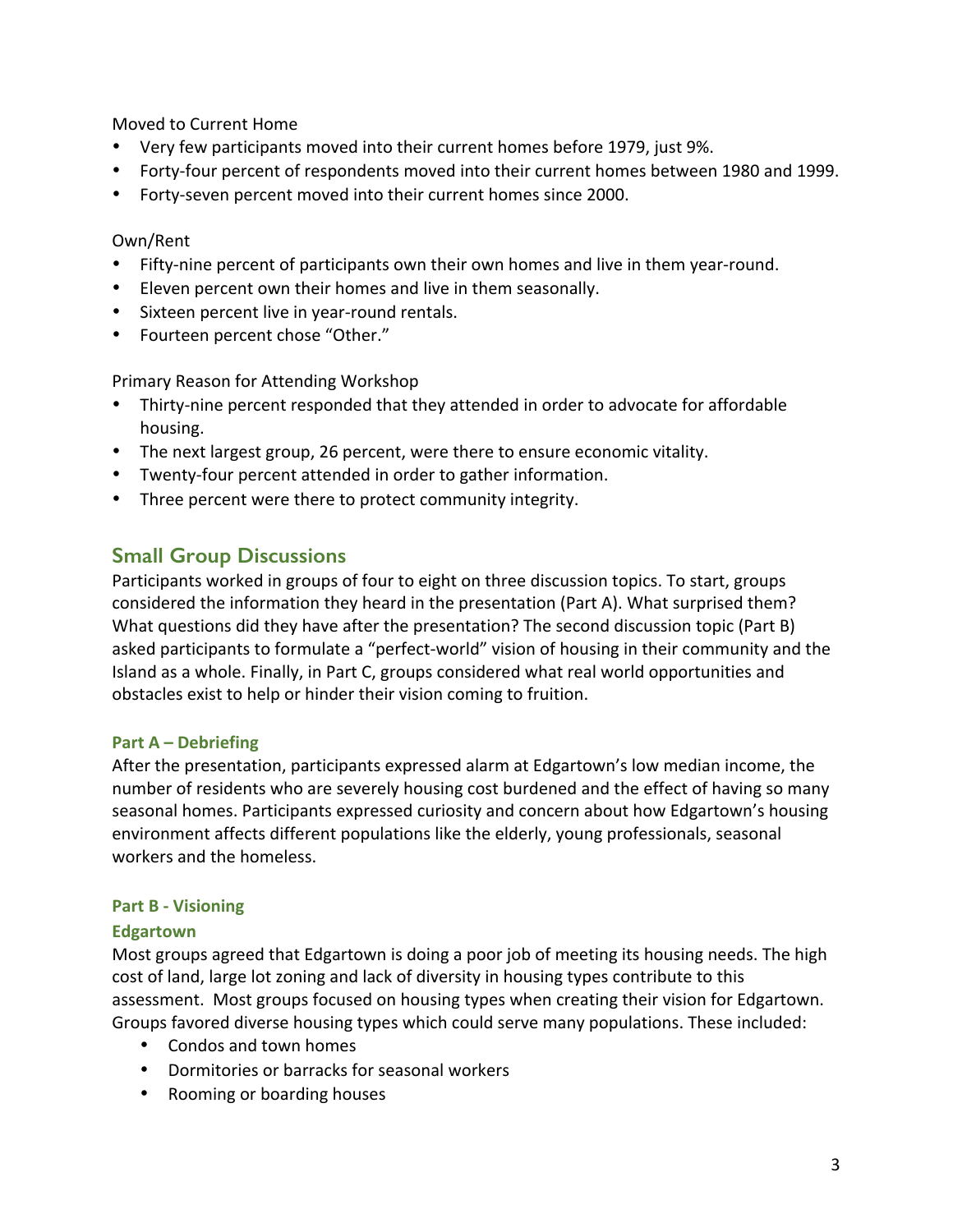- Tiny homes
- Guest houses
- Duplexes

These housing types might be for rent or to buy and would serve moderate income households as well as low income. They would also fit into the character of the town. With so much of Edgartown's housing stock being seasonal, winterization of summer homes could increase housing availability. Participants envisioned building dormitory-style housing for seasonal workers at the airport and developing "multi-use" properties for a mix of residential and commercial, and rental and ownership.

### **Island-wide**

Participants recognized that different groups of people reside in each town and that the different towns' housing needs are different. But the need for affordable rental housing is strong in all towns. Most participants indicated that the Island's current housing stock meets the needs of the population poorly or fairly and one group indicate both fairly and well.

Participants' Island-wide vision included elderly housing, town houses, tiny houses, smaller houses, clustered housing, assisted living, re-use of older homes, and an overall variety of housing choices available. Some felt worker's housing was not realistic, while others felt that dormitory-style housing for seasonal workers is needed. One group mentioned the importance of tying jobs to housing issues.

### **Part C - Opportunities and Obstacles**

### **Edgartown**

Participants pointed to two successful affordable housing developments in Edgartown, Jenney Way and Morgan Woods, as model opportunities. In addition, the Land Bank offers a successful example of capturing tax dollars to fund community initiatives. A similar model could work to support affordable housing development.

Changes in the way property taxes are levied and could alleviate the tax burden. Increased hotel and room taxes could increase revenue for affordable housing. Participants agreed that zoning needs to change to allow for diverse housing types and higher density. Finally, Edgartown should work to capitalize on the diversity of its population, from young professionals and young Islanders returning home to seniors, to strengthen the community.

As in other Island towns, zoning, infrastructure constraints, in particular wastewater, NIMBYism and environmental threats posed by development are obstacles. Participants expressed a desire to maintain the "feel" of their town. Increased density and development may pose a threat to the Edgartown's distinct character.

### **Island-wide**

Participants identified a variety of opportunities to facilitate the Island-wide vision including changes to zoning bylaws, taking a more regional approach, participation from businesses due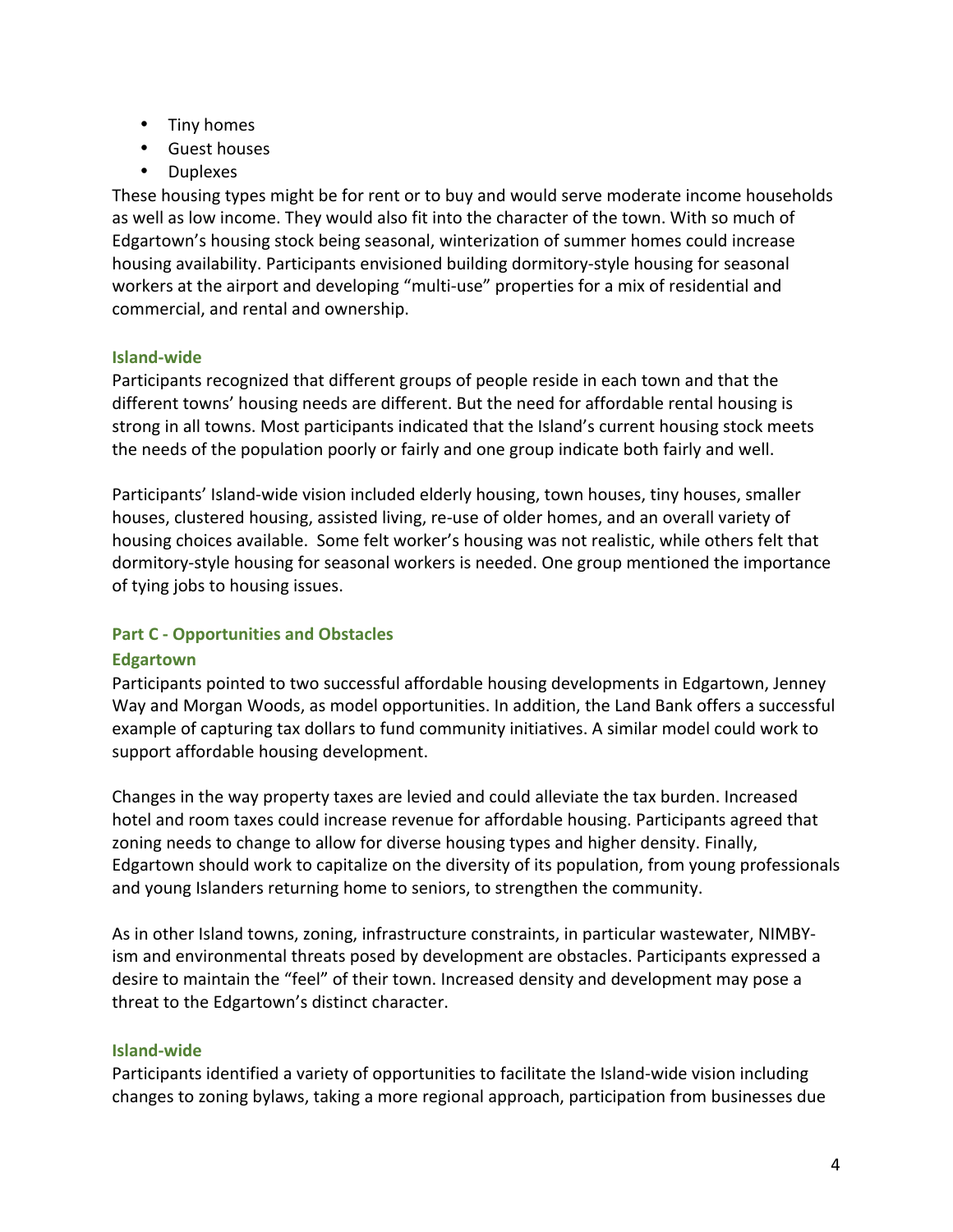to employee needs, and saw co-housing in addition to more projects like Morgan Woods as possibilities. 

Participants also identified a number of obstacles to realizing the Island-wide vision including low wages, strong town affinities, identifying developers, NIMBY, zoning, trying to address housing issues separately from economic issues.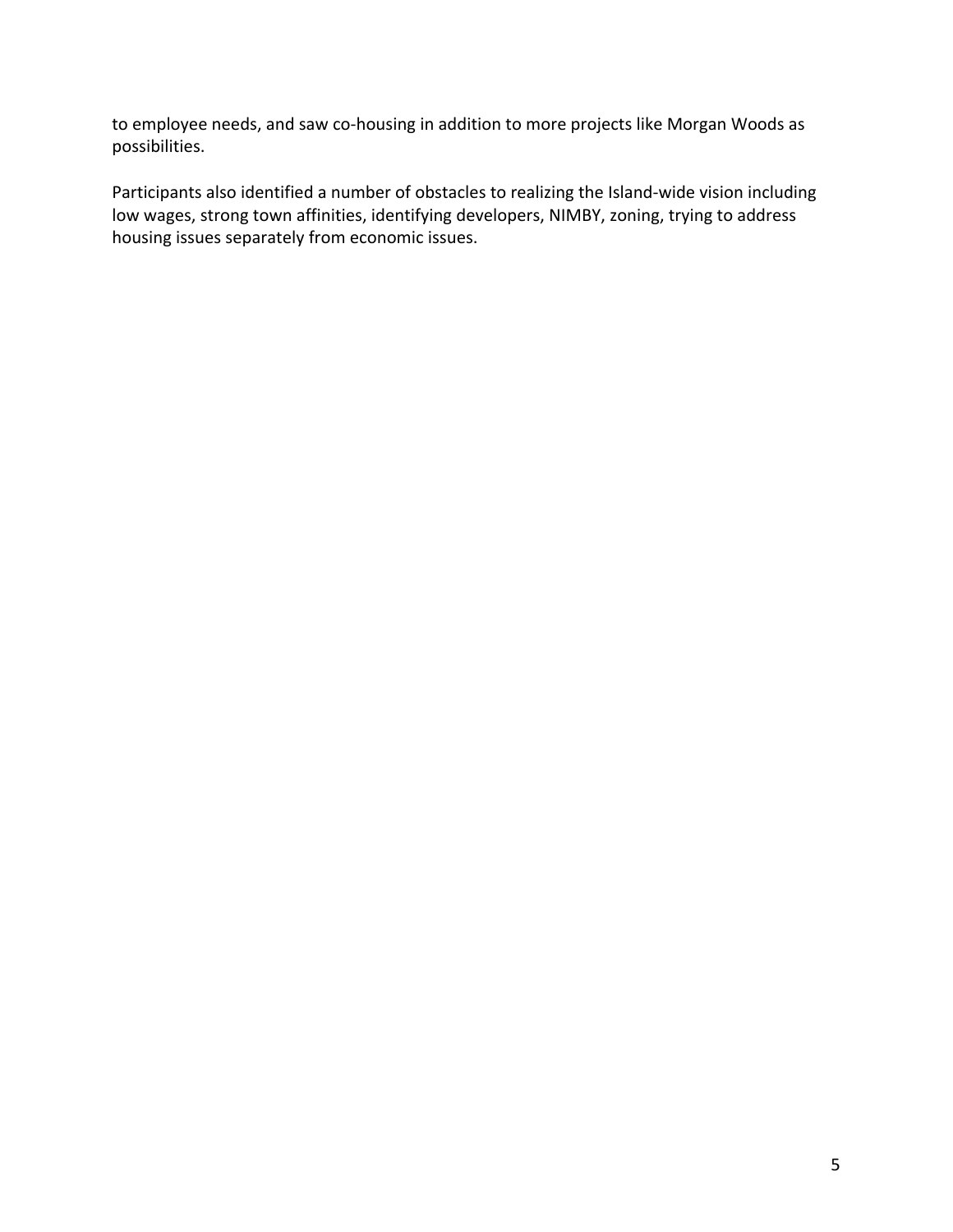# **APPENDIX I: WELCOMING EXERCISES**

## **MAP**

*Place a pin on the map of the Island where you live* 



Participants at the Edgartown workshop primarily lived in Edgartown - especially in the north central area, with one participant from Chappaquiddick. Seven participants reside in other Island towns including Tisbury and West Tisbury.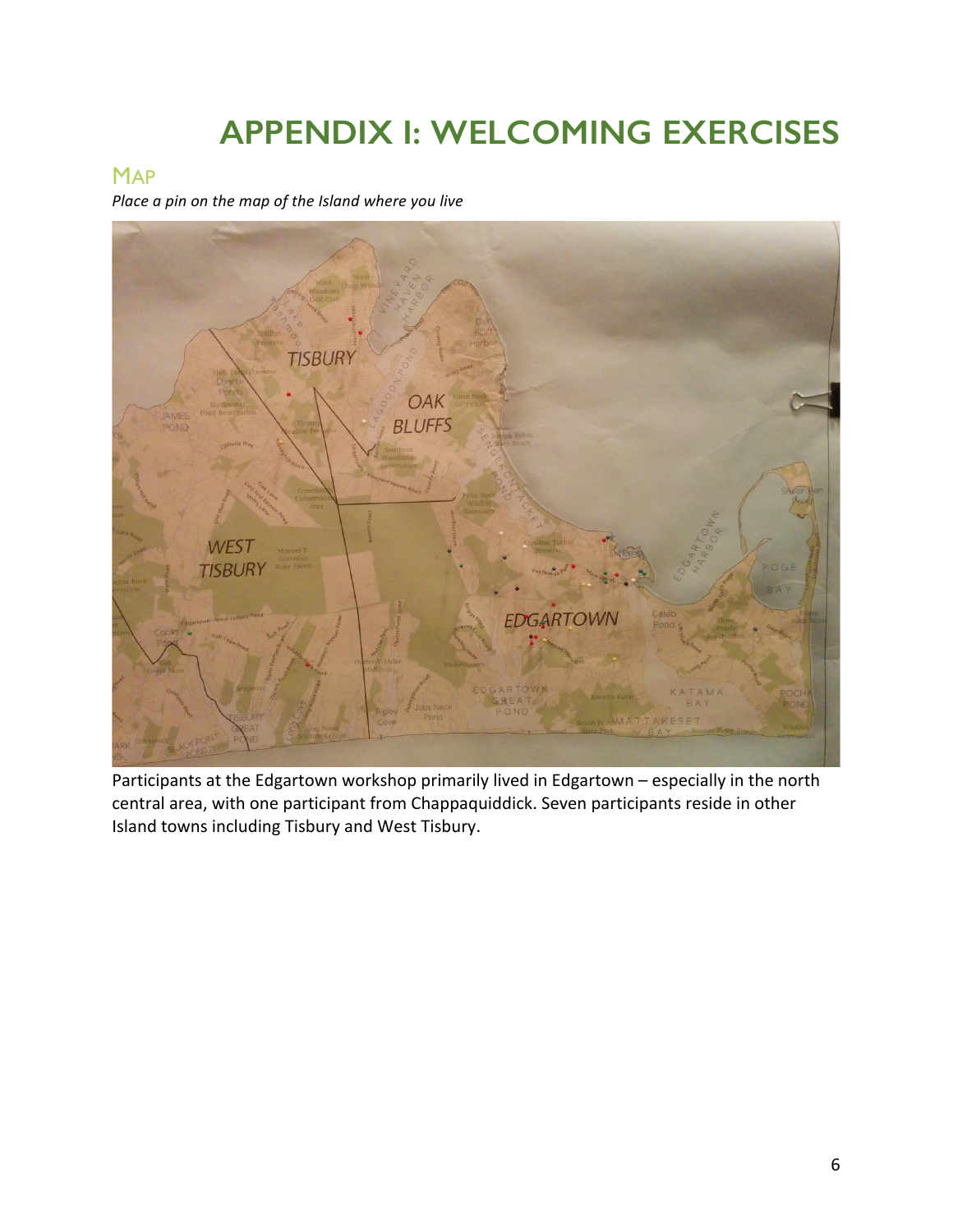# **WORD CLOUDS**

*Describe a quality you like about Edgartown*

- Small, hometown feel
- Quaint
- Manageable
- Charm, history, ocean
- Beautiful homes, access to water and water views
- Katama, South beach, nature trails, bike path
- Quietly diverse, great school says we LOVE our kids
- Farms, beaches, great ponds, live music at the port hunter
- Historic structure, flat ground
- Chappy, the architecture
- Fiscally responsible management, low taxes
- Harbor, white Victorian houses and fences, quaint stores, friendly people

#### *Describe a quality you like about Martha's Vineyard*

- Caring community
- Beach life
- Able to reach and talk to local officials
- A good lifestyle on the ocean
- Safety and community 'feel'
- Sense of community
- Physical beauty
- Nature, supportive community, MVC
- Beauty, quiet, nature, community
- Small community
- Natural beauty, diversity of Island, my house
- People-accepting until you prove otherwise
- Family ancestral home, beauty, lovely community
- Ideal to raise a family
- My business is here!
- Friendly people
- Supportive community
- Great swimming
- Small community, access, friendly with seniors
- Warm, laid back, history, tradition
- People, schools, beaches, charming, beautiful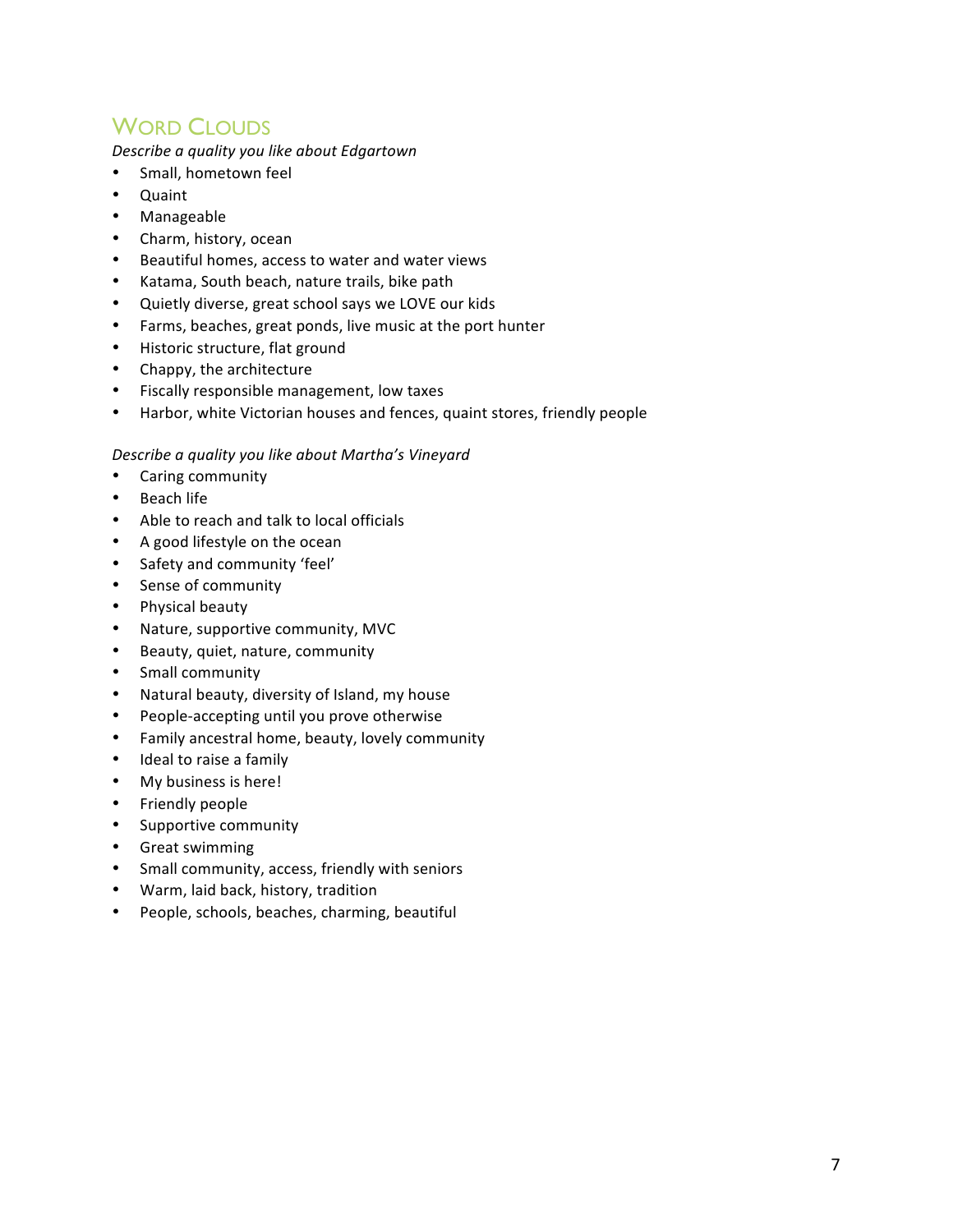# **APPENDIX II: INTERVIEWS**

*1. Find a partner*

2. Ask you partner the following questions and record their answers.

|                                                          | Respondent                        |
|----------------------------------------------------------|-----------------------------------|
| 1. How long have you lived on the Vineyard? This town?   | 12 years                          |
| 2. What types of housing have you lived in on the        | Single family                     |
| Vineyard?                                                |                                   |
| 3. Have your housing needs changed over time? If so,     | No                                |
| how?                                                     |                                   |
| 4. What do you believe are the primary housing issues on | Affordability; is housing         |
| the Island and in your community that you hope the this  | adequate for service providers    |
| planning effort will help to address?                    | (police, fire, etc.)?             |
| 5. What differences, if any, do you see between housing  | Edgartown has a good              |
| issues in your community and Island-wide?                | transportation network that is    |
|                                                          | crucial for expanding housing     |
|                                                          | needs.                            |
|                                                          | Respondent                        |
| 1. How long have you lived on the Vineyard? This town?   | 50 years                          |
| 2. What types of housing have you lived in on the        | Single family house               |
| Vineyard?                                                |                                   |
| 3. Have your housing needs changed over time? If so,     | No, same house                    |
| how?                                                     |                                   |
| 4. What do you believe are the primary housing issues on | People who cannot afford to live  |
| the Island and in your community that you hope the this  | here and also seasonal workers    |
| planning effort will help to address?                    |                                   |
| 5. What differences, if any, do you see between housing  | Transportation; grocery           |
| issues in your community and Island-wide?                | shopping; different groups of     |
|                                                          | people residing in each town;     |
|                                                          | ownership vs. rental              |
|                                                          | Respondent                        |
| 1. How long have you lived on the Vineyard? This town?   | 44/30                             |
| 2. What types of housing have you lived in on the        | Single family                     |
| Vineyard?                                                |                                   |
| 3. Have your housing needs changed over time? If so,     | Yes, seasonal renter w low        |
| how?                                                     | income to home owner w higher     |
|                                                          | income (I had help getting into   |
|                                                          | my home)                          |
| 4. What do you believe are the primary housing issues on | More affordable rentals           |
| the Island and in your community that you hope the this  | particularly, and also affordable |
| planning effort will help to address?                    | ownership in all towns            |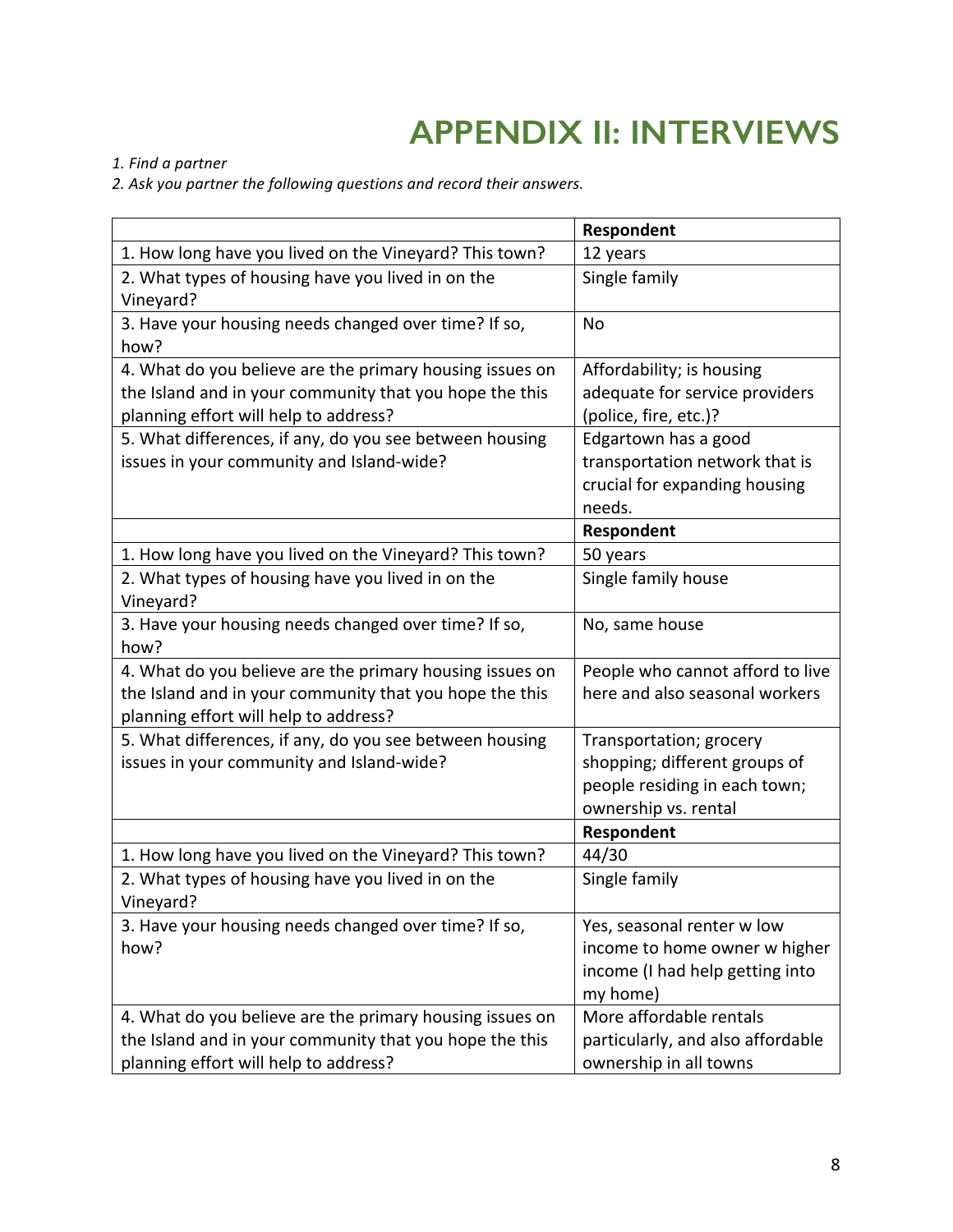| 5. What differences, if any, do you see between housing  | They are similar                |
|----------------------------------------------------------|---------------------------------|
| issues in your community and Island-wide?                |                                 |
|                                                          | Respondent                      |
| 1. How long have you lived on the Vineyard? This town?   | 6 years off and on              |
| 2. What types of housing have you lived in on the        | Cottage, bungalow, guest house, |
| Vineyard?                                                | unfinished basement, couches,   |
|                                                          | Morgan Woods, motel for 15      |
|                                                          | months                          |
| 3. Have your housing needs changed over time? If so,     | Started with five person HH,    |
| how?                                                     | now three person and have       |
|                                                          | permanence and don't have to    |
|                                                          | purchase as many material       |
|                                                          | needs                           |
| 4. What do you believe are the primary housing issues on | <b>NA</b>                       |
| the Island and in your community that you hope the this  |                                 |
| planning effort will help to address?                    |                                 |
| 5. What differences, if any, do you see between housing  | <b>NA</b>                       |
| issues in your community and Island-wide?                |                                 |
|                                                          | Respondent                      |
| 1. How long have you lived on the Vineyard? This town?   | 26 years                        |
| 2. What types of housing have you lived in on the        | single family                   |
| Vineyard?                                                |                                 |
| 3. Have your housing needs changed over time? If so,     | No                              |
| how?                                                     |                                 |
| 4. What do you believe are the primary housing issues on | not enough available housing    |
| the Island and in your community that you hope the this  |                                 |
| planning effort will help to address?                    |                                 |
| 5. What differences, if any, do you see between housing  | <b>NA</b>                       |
| issues in your community and Island-wide?                |                                 |
|                                                          | Respondent                      |
| 1. How long have you lived on the Vineyard? This town?   | 26 years                        |
| 2. What types of housing have you lived in on the        | Single family                   |
| Vineyard?                                                |                                 |
| 3. Have your housing needs changed over time? If so,     | No                              |
| how?                                                     |                                 |
| 4. What do you believe are the primary housing issues on | Young professionals coming and  |
| the Island and in your community that you hope the this  | finding short term rentals and  |
| planning effort will help to address?                    | then afford to purchase home    |
| 5. What differences, if any, do you see between housing  | Same                            |
| issues in your community and Island-wide?                |                                 |
|                                                          | Respondent                      |
| 1. How long have you lived on the Vineyard? This town?   | 34 years                        |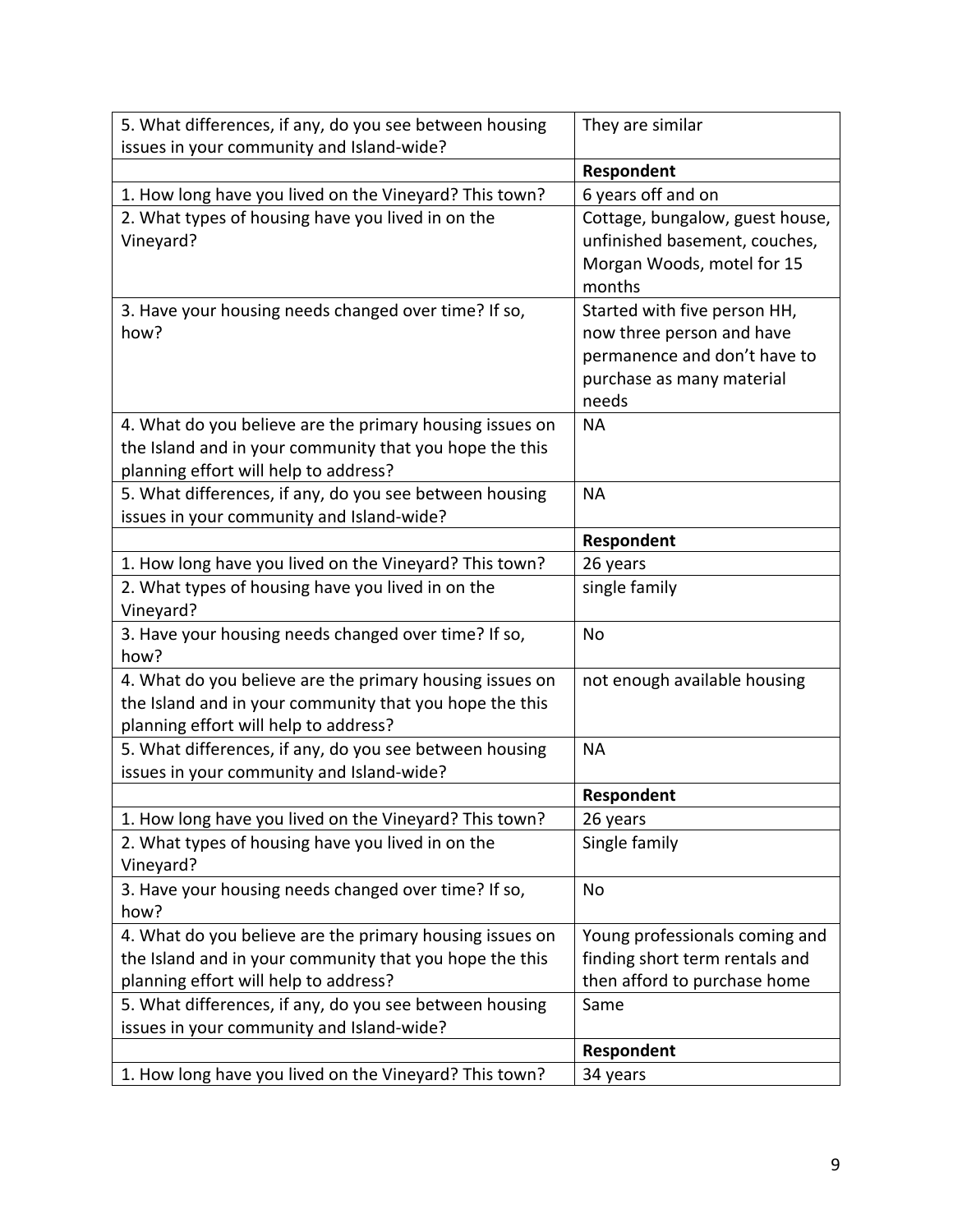| 2. What types of housing have you lived in on the               | Apartment                    |
|-----------------------------------------------------------------|------------------------------|
| Vineyard?                                                       |                              |
| 3. Have your housing needs changed over time? If so,            | No.                          |
| how?                                                            |                              |
| 4. What do you believe are the primary housing issues on        | Not enough available housing |
| the Island and in your community that you hope the this         |                              |
| planning effort will help to address?                           |                              |
| 5. What differences, if any, do you see between housing<br>Same |                              |
| issues in your community and Island-wide?                       |                              |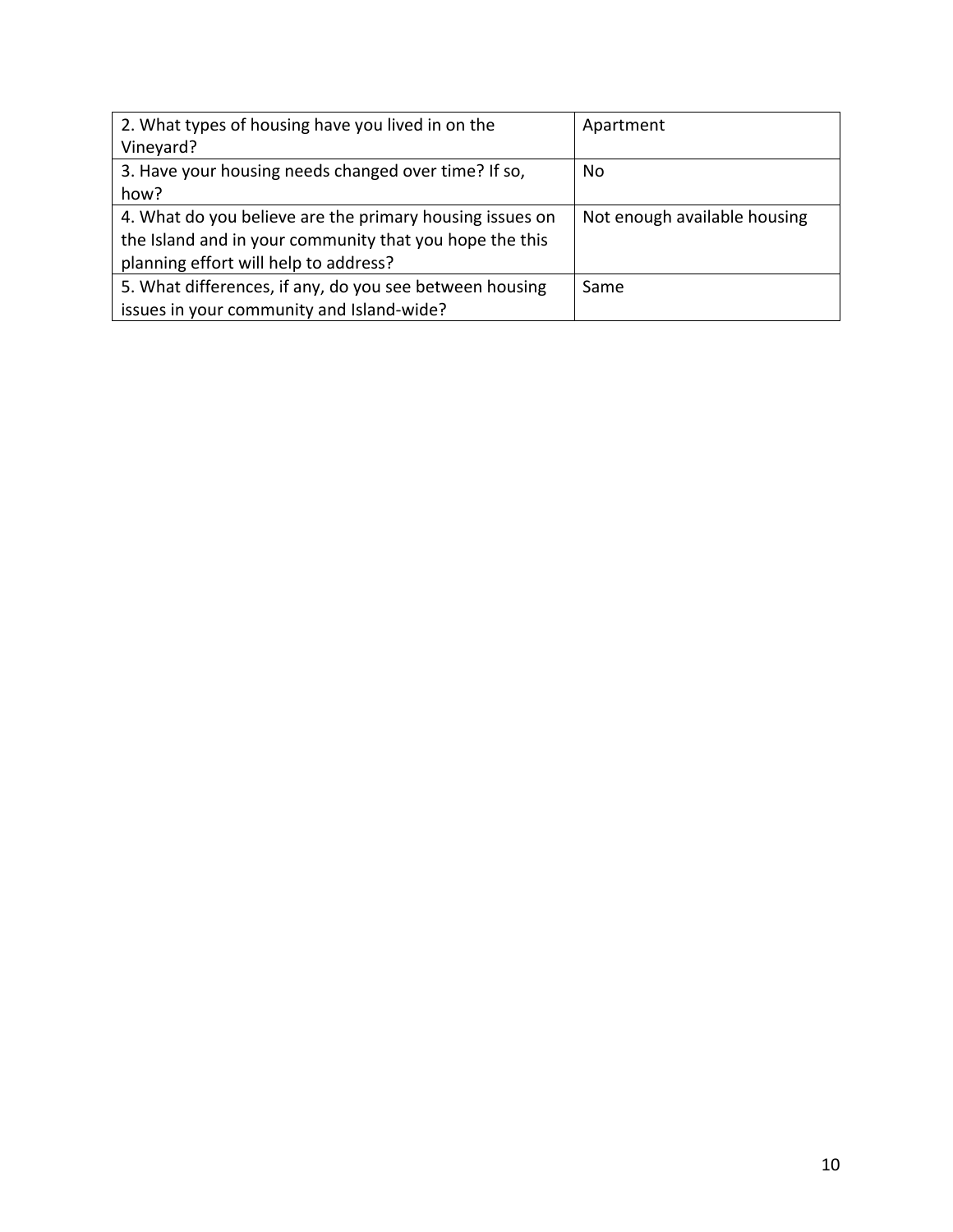# **APPENDIX III: SMALL GROUP DISCUSSIONS**

Working in groups of 4-8, participants discussed the following topics.

## PART A: INTRODUCTIONS AND DEBRIEFING (15 MINUTES)

| I. What is your name and how long have you lived in the Island? (15 minutes) |                                                                                                                                        |
|------------------------------------------------------------------------------|----------------------------------------------------------------------------------------------------------------------------------------|
| <b>Table A:</b>                                                              | Jane, 50 years<br>$\bullet$<br>Lorna, 40 years<br>$\bullet$<br>Sarah, 40+ years<br>Judy + Fred, $12 + \text{years}$<br>$\bullet$       |
| <b>Table B:</b>                                                              | Mark, 55<br>$\bullet$<br>Ann, 30<br>٠<br>Martina, 4 seasonal, 15 year-round<br>$\bullet$<br>Georgiana, 6 seasonal, 17 year-round<br>٠  |
| <b>Table C:</b>                                                              | Patti, 44<br>$\bullet$<br>Claire, 46<br>٠<br>Alex, 5 mos<br>$\bullet$<br>Tomas, 15<br>$\bullet$<br>Bettina, 36<br>٠<br>Nancy, II<br>٠  |
| <b>Table D:</b>                                                              | Andrew, 5.5<br>$\bullet$<br>Pat, 70<br>$\bullet$<br>Harold, 40<br>$\bullet$<br>Chip, 7<br>٠<br>Paulo, 10.5                             |
| <b>Table E:</b>                                                              | Hyung-Lee, 13<br>$\bullet$<br>Ellen, 22<br>$\bullet$<br>Dudley, 50<br>$\bullet$<br>Dana, 25<br>$\bullet$<br>Christie, 30<br>$\bullet$  |
| <b>Table F</b>                                                               | Art and Diane, 26<br>$\bullet$<br>Bruce, 40 seasonal, 16 YR<br>$\bullet$<br>Melissa, 51<br>٠<br>Grace, 28<br>٠<br>Linda, 3<br>Lucy, 19 |

### **2. What was the most important thing you heard about your community's and the Island's housing needs in the presentation tonight?**

| Table A: | • Income level very low                                            |
|----------|--------------------------------------------------------------------|
|          | Absentee landlords                                                 |
|          | 50% of income                                                      |
| Table B: | • 70/30 split for seasonal vs year-round homes                     |
|          | Big disparity btw $#$ of affordable units needed and $#$ available |
| Table C: | • Housing costs, especially by town                                |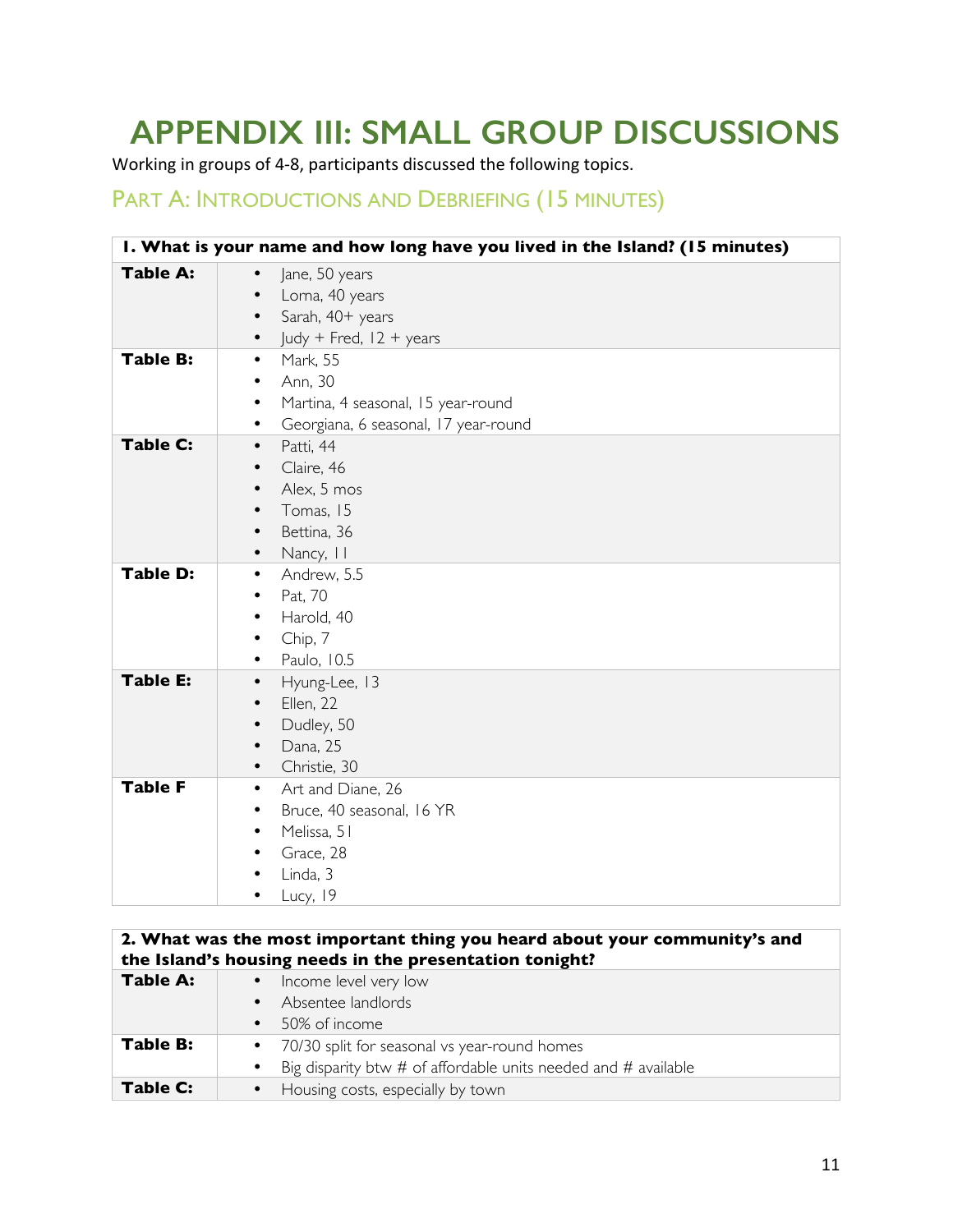|                 | Spending so much on rent but can't save for mortgage down payment<br>People aren't being paid what it costs to live here<br>$\bullet$                                                                 |
|-----------------|-------------------------------------------------------------------------------------------------------------------------------------------------------------------------------------------------------|
| <b>Table D:</b> | Surprised had as much AH in Edgartown<br>Severe shortage for residents 50% AMI and below<br>Median income for 4 (\$42K) very low<br>$\bullet$                                                         |
| <b>Table E:</b> | Low income housing needs/income inequality throughout system<br>Diverse housing/low incomes<br>Low # of low incomes (SHI)<br>50% of income on housing shocking<br>Limited income makes rent look high |
| <b>Table F:</b> | 73% seasonal means assumption that we need more housing<br>Housing is out of stock because of seasonal rentals<br># of moderate and low income<br>100% ELI/VLI cost burdened                          |

| 3. What surprised you most about what you heard in the presentation? |                                                                                                                                                                                                   |
|----------------------------------------------------------------------|---------------------------------------------------------------------------------------------------------------------------------------------------------------------------------------------------|
| <b>Table A:</b>                                                      | Surprised about Edgartown stats                                                                                                                                                                   |
| <b>Table B:</b>                                                      | That so many people pay more than 50% of income on housing<br>And that such a high percent falls into very low/extremely low income<br>Did not hear about employee housing situation<br>$\bullet$ |
| <b>Table C:</b>                                                      | Surprised facts and figures weren't broken down by age-should have addressed<br>elderly                                                                                                           |
| <b>Table D:</b>                                                      | Not surprised but the number of houses that are seasonal only<br>Summer shuffle<br>How much of the shortage in housing has gone to the short-term rental vs<br>$\bullet$<br>seasonal rent?        |
| <b>Table E:</b>                                                      | • 50% of income on housing                                                                                                                                                                        |
| <b>Table F:</b>                                                      | Same as Table F answer to Question #2, above.<br>$\bullet$                                                                                                                                        |

| 4. What unanswered questions do you have now? |                                                                                                                                                                                              |
|-----------------------------------------------|----------------------------------------------------------------------------------------------------------------------------------------------------------------------------------------------|
| <b>Table A:</b>                               | % of retirees and aging<br>Transportation and accessibility<br>Healthcare needs<br>What is the will to change in Edgartown?<br>How have these problems been solved in other parts of the US? |
| <b>Table B:</b>                               | What part of the development program will focus on employee housing-will this<br>be addressed?<br>How will we address homeless population?                                                   |
| Table C:                                      | Who are buying houses now? If year-round, what are their ages, are they first<br>time?<br>Do we track houses that are being "flipped"? Removing from affordable?                             |
| Table D:                                      | What are we doing to address the homeless situation?<br>How willing are governments to address these issues and how, if at all, will the<br>other towns band together?                       |
| <b>Table E:</b>                               | Why do people (renters) stay?<br>Why are incomes so low?                                                                                                                                     |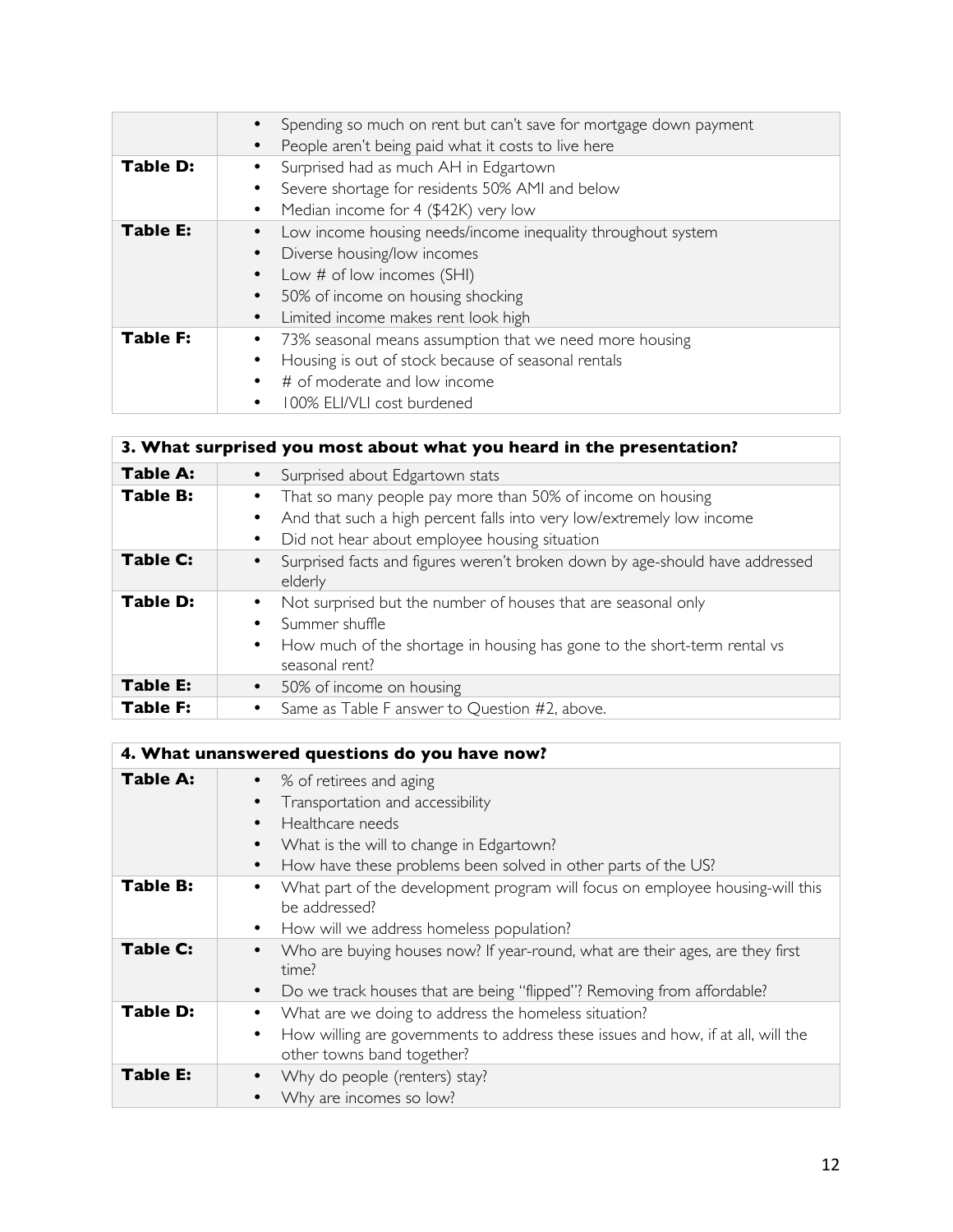|          | • 50% for starter family and silver age-different perceptions or same?                          |
|----------|-------------------------------------------------------------------------------------------------|
| Table F: | • What does the best scenario for diverse housing look like?                                    |
|          | • Provide housing for teachers. etc. young professionals who make too much to<br>qualify for AH |
|          | • Large lot zoning changes                                                                      |
|          | wastewater                                                                                      |
|          | Tax the seasonals, more incentive to rent year-round<br>$\bullet$                               |

# PART B: DEFINING ISSUES AND VISIONING (25 MINUTES)

*Martha's Vineyard communities need a variety of year-round housing options to provide genuine housing* choice to residents and to strengthen both the individual communities and the Island as a whole.

| I. How well does your community's current housing stock meet the needs of the<br>population? Poor? Fair? Well? Why. |                                                                                 |
|---------------------------------------------------------------------------------------------------------------------|---------------------------------------------------------------------------------|
| <b>Table A:</b>                                                                                                     | Poor. Housing density. Low expense real estate                                  |
| <b>Table B:</b>                                                                                                     | Poor. We discourage developers of 40B projects                                  |
|                                                                                                                     | Not enough affordable multi-family units, tiny units, variety of housing        |
|                                                                                                                     | Too high cost of rentals                                                        |
| Table C:                                                                                                            | Poor. Cost of land, supply + demand.                                            |
|                                                                                                                     | One house on big lot                                                            |
| <b>Table D:</b>                                                                                                     | Poor. Based on statistics it's obvious things haven't changed                   |
|                                                                                                                     | Fair. Attempts are being made. Do we have all the information?<br>$\bullet$     |
| Table E:                                                                                                            | <b>NA</b>                                                                       |
| <b>Table F:</b>                                                                                                     | Fair. Seasonal people housed over year-round, doing a good job, could do better |
|                                                                                                                     | Town meeting supports AH                                                        |

#### **2. Using perfect-world thinking, imagine that your community had a variety of housing options for a range of incomes, ages, lifestyles, family sizes and needs. What would that be like? What would that look like?**

| <b>Table A:</b> | Zoning issues to be addressed                                                  |
|-----------------|--------------------------------------------------------------------------------|
|                 | Lower taxes based on number of dwellers                                        |
|                 | Winterize housing                                                              |
|                 | Evaluate amounts available land                                                |
|                 | # homeless: students and adults                                                |
| <b>Table B:</b> | Town houses, condos                                                            |
|                 | Community housing                                                              |
|                 | Mid-level housing                                                              |
|                 | Mix of ownership and rental                                                    |
|                 | Medical/environmental campus to provide solid year-round jobs, dormitory style |
|                 | housing                                                                        |
|                 | Move jail out of town and use for dormitory type housing                       |
|                 | Build dorm-style housing at the airport                                        |
|                 | Use land from state forest-swap land with airport                              |
|                 | Require year-round occupancy                                                   |
|                 | Senior assisted living facilities                                              |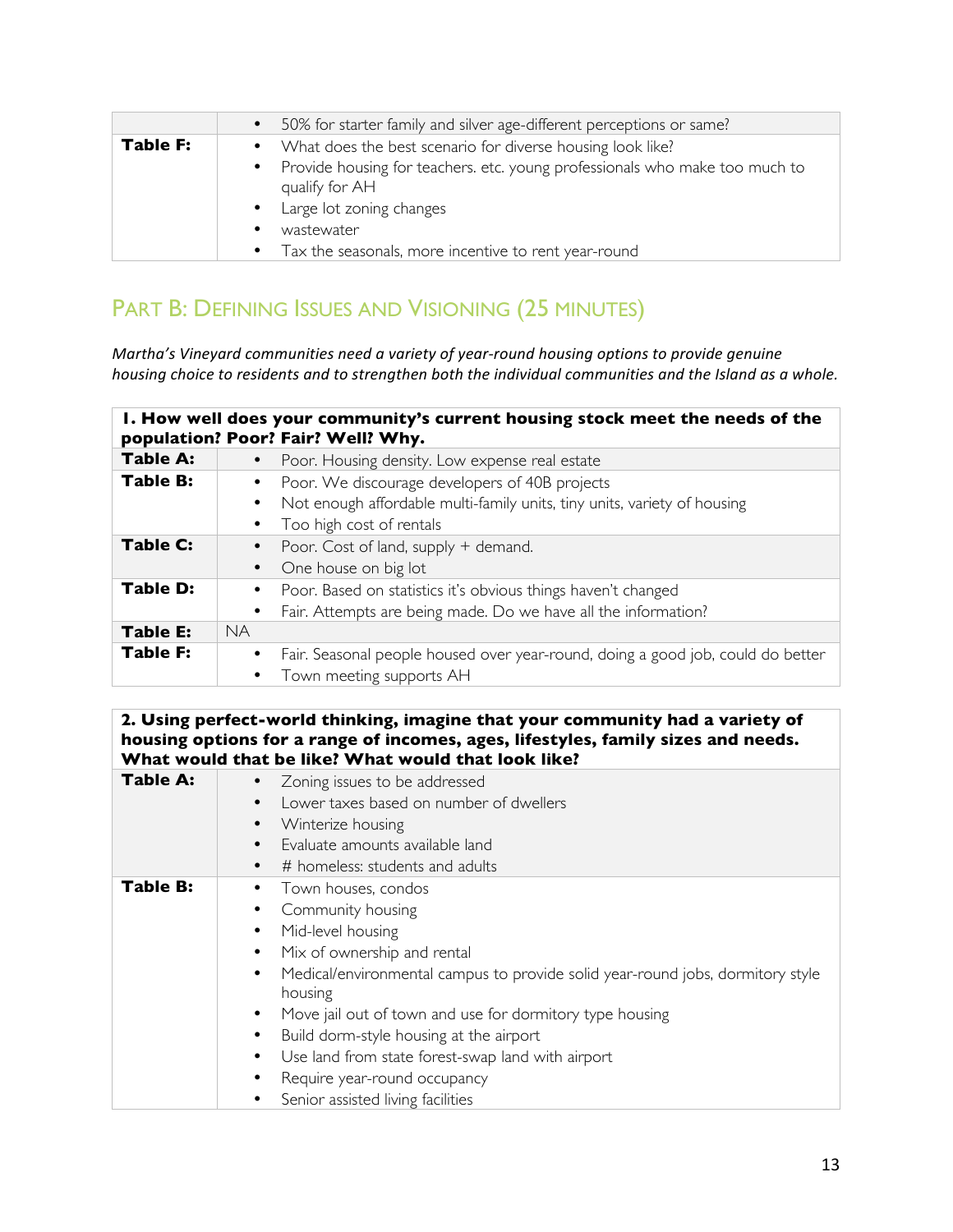| <b>Table C:</b><br><b>Table D:</b> | Duplex<br>Homes with guest houses<br>Tiny houses (don't all agree)<br>$\bullet$<br>AH should be "sprinkled" in with all housing, not lumped in one area<br>$\bullet$<br>Needs to be attention made for more multi-use properties-high density<br>$\bullet$                                                                                                                                                                                   |
|------------------------------------|----------------------------------------------------------------------------------------------------------------------------------------------------------------------------------------------------------------------------------------------------------------------------------------------------------------------------------------------------------------------------------------------------------------------------------------------|
|                                    | ownership and lease properties, and seasonal workers<br>Have multi small units-combine seasonal and year-round cluster<br>$\bullet$<br>Think of Island Affordable housing-perfect world would accommodate all<br>$\bullet$<br>factions, year-round, seasonal and affordable<br>Zoning<br>$\bullet$                                                                                                                                           |
| <b>Table E:</b>                    | Increase minimum wage to be able to buy a house<br>$\bullet$<br>Remove 9 month rent control-put in 12-24 mo contract<br>Bring back boarding house<br>Zoning change-multi-generational housing and multi unit<br>$\bullet$<br>Army barracks/private seasonal housing for business employees<br>$\bullet$<br>Foreign worker takes the job (min wage taken)<br>Remove seasonal workers out of SHI<br>Less job too costly to afford rentals<br>٠ |
| <b>Table F:</b>                    | Encourage year-round rentals, young professionals<br>٠<br>Diverse housing. The pool is limited<br>$\bullet$<br>Maximize land, future<br>$\bullet$<br>Young people, elderly, returning kids. Work in Edg, live in Edg<br>$\bullet$<br>Jenney Way. Tiny houses, co-housing<br>$\bullet$<br>Higher density on land we have, keep it attractive, similar in style to what we<br>have<br>Value character of the community                         |

### **3. How well does the Island's current housing stock meet the needs of the population? Poor? Fair? Well? Why?**

|                 | $P = P$ and signal interests in the set of $P$ is the state $P$                                                             |
|-----------------|-----------------------------------------------------------------------------------------------------------------------------|
| <b>Table A:</b> | Poor.                                                                                                                       |
| <b>Table B:</b> | <b>NA</b>                                                                                                                   |
| <b>Table C:</b> | Poor. Same as Q1<br>$\bullet$                                                                                               |
| <b>Table D:</b> | • Poor. Uneven distribution, there is no unity in terms of the overall statistic<br>• Restrictions differ in each community |
| <b>Table E:</b> | • Fair. In fact, innovative, individual situation<br>Well. Balanced naturally, not artificially forced<br>$\bullet$         |
| <b>Table F:</b> | Poor/fair. There's a big housing problem<br>$\bullet$                                                                       |

### **4. Imagine that the Island had a variety of housing options for a range of incomes, ages, lifestyles, family sizes and needs. What would that be like? What would that look like?**

| Table A: | • Elderly hacienda-style housing                                |
|----------|-----------------------------------------------------------------|
|          | Town houses                                                     |
|          | More smaller houses-gingerbread style, tiny houses<br>$\bullet$ |
|          | • Rooming houses                                                |
|          | • Youth-hostel style for workers                                |
| Table B: | Re-work the land bank fee to apply to housing                   |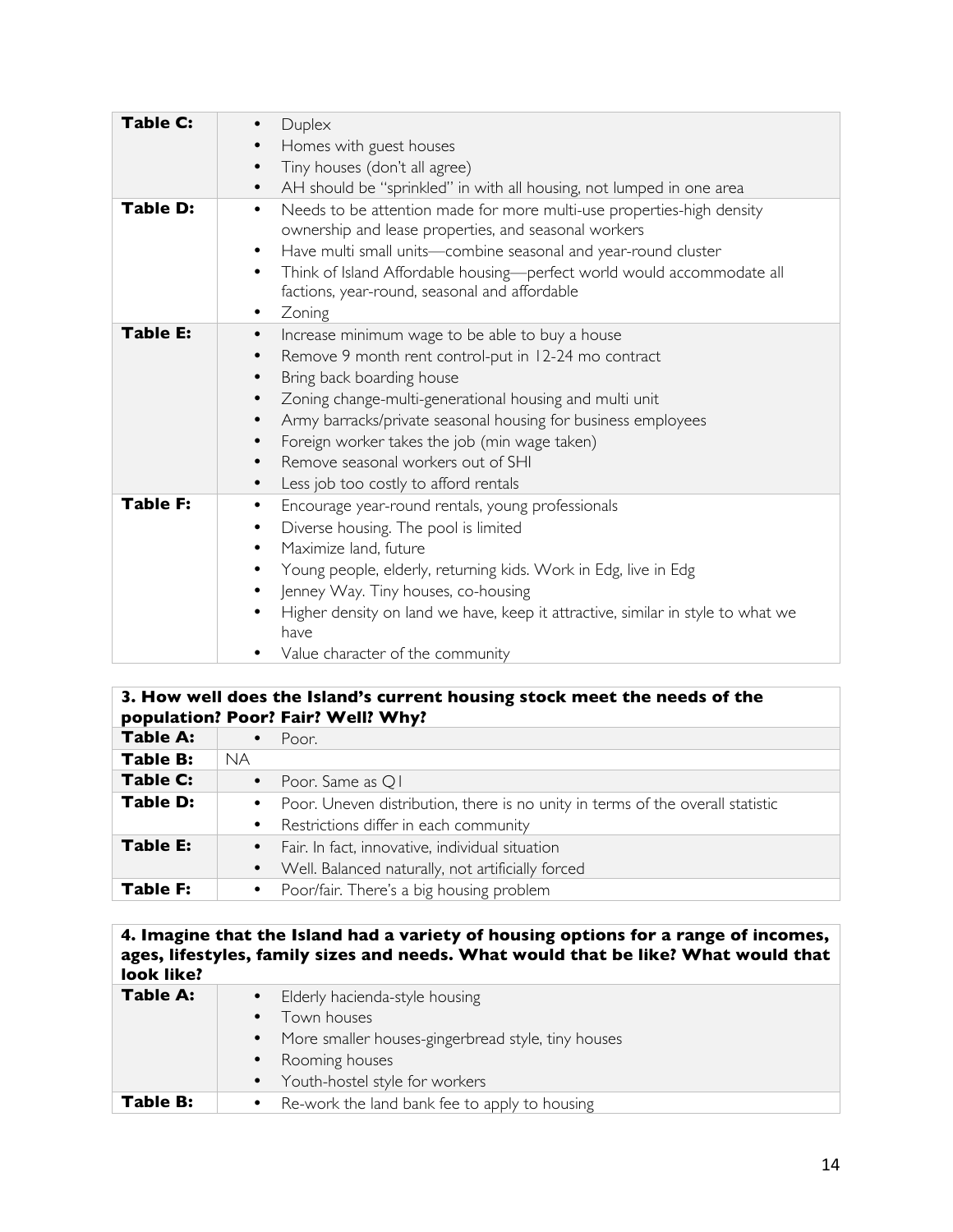|                 | Middle income year-round housing for seniors<br>$\bullet$                                                                                                                                                                                                                                                                                                |
|-----------------|----------------------------------------------------------------------------------------------------------------------------------------------------------------------------------------------------------------------------------------------------------------------------------------------------------------------------------------------------------|
|                 | Incentivize the sale of larger/higher value homes to sell at more affordable price<br>to another buyer + use the difference in price to work as a credit for purchase of<br>a smaller unit<br>Clusters of 1-2 bedroom houses, available to year-round middle income seniors<br>$\bullet$                                                                 |
|                 | Assisted living facility<br>٠                                                                                                                                                                                                                                                                                                                            |
| Table C:        | Same as Q1<br>$\bullet$                                                                                                                                                                                                                                                                                                                                  |
| Table D:        | We would have community agreement to decide which categories to address<br>Each town pitches in on what they would like to propose and do-decide how<br>options will be more capable of doing<br>Creative re-use and revitalize older homes<br>$\bullet$                                                                                                 |
| <b>Table E:</b> | Dormitory style for singles<br>$\bullet$<br>Do not like dormitory (quality vs surroundings)<br>$\bullet$<br>Owner home, taken and voluntarily managed by town-run rental SHI program<br>$\bullet$<br>Facilitate/speed up P & S<br>Variety of housing good/Don't mind for community<br>Balance job # w residents<br>Question too forcible, "Moo" question |
| <b>Table F:</b> | Keep town's individual<br>Tourism                                                                                                                                                                                                                                                                                                                        |

| 5. Describe any differences and similarities from what you saw for your<br>community and for the Island. |                                                                                                                                                                                                          |  |
|----------------------------------------------------------------------------------------------------------|----------------------------------------------------------------------------------------------------------------------------------------------------------------------------------------------------------|--|
| Table A:                                                                                                 | Not realistic for us to provide housing to workers                                                                                                                                                       |  |
| Table B:                                                                                                 | <b>NA</b>                                                                                                                                                                                                |  |
| <b>Table C:</b>                                                                                          | Note designation for summer employees—too much separation. We don't even<br>know where they live                                                                                                         |  |
| <b>Table D:</b>                                                                                          | • Not enough housing-tie in community needs<br>Get committees working together<br>How do we and the Island address differently the 3 segments-short term<br>seasonal, long term seasonal and year-round? |  |
| <b>Table E:</b>                                                                                          | <b>NA</b>                                                                                                                                                                                                |  |
| <b>Table F:</b>                                                                                          | <b>NA</b>                                                                                                                                                                                                |  |

# PART C: OPPORTUNITIES AND OBSTACLES (20 MINUTES)

We know that it is not easy to address housing issues-especially in a place with such a fragile environment, infrastructure limitations, and common public misconceptions. You know your communities *best-what could work and what would never fly. With this in mind...* 

Using real-world thinking, what are some of the opportunities and obstacles to realizing the perfect*world envisioned in Part B above? Both in your community and Island-wide?* 

| Table A   | <b>Opportunities</b> | <b>Obstacles</b> |
|-----------|----------------------|------------------|
| Your      | Zoning               | Minimum wage     |
| community |                      |                  |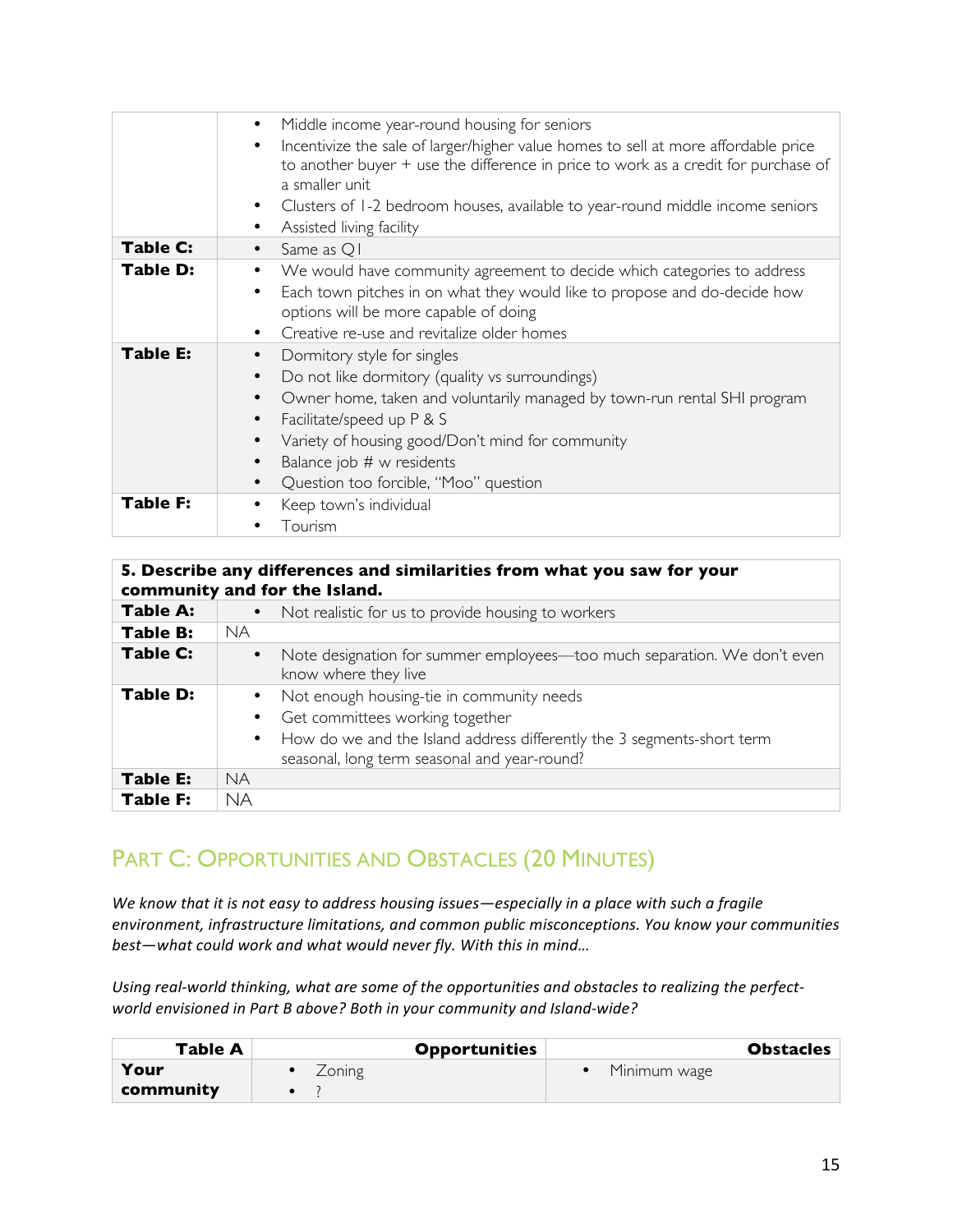| Island-wide |  |  |
|-------------|--|--|
|             |  |  |

| Table B            | <b>Opportunities</b>                                                                                                                                                                                                                               | <b>Obstacles</b>                                                                                                                                                                         |
|--------------------|----------------------------------------------------------------------------------------------------------------------------------------------------------------------------------------------------------------------------------------------------|------------------------------------------------------------------------------------------------------------------------------------------------------------------------------------------|
| Your<br>community  | 52- acre development possibility<br>$\bullet$<br>for campus<br>Assisted living/seasonal worker<br>$\bullet$<br>dormitories<br>Use of tax lots for<br>$\bullet$<br>townhouses/condos<br>Affordable housing tax similar to<br>$\bullet$<br>land bank | Modify zoning and building<br>$\bullet$<br>requirement<br>Town meeting needed to<br>approve and discuss<br>Public buy-in for change/increase<br>$\bullet$<br>in tax                      |
| <b>Island-wide</b> | Should be thinking of more<br>٠<br>regional approach<br>Aging population will have<br>$\bullet$<br>higher need and will make up<br>higher percent of voting<br>population<br>Commercial participation-due to<br>$\bullet$<br>employment needs      | Strong town affinities<br>Finding new developers willing<br>٠<br>to accommodate the plans we<br>come up with<br>Town meeting participation<br>Vehicles that are allowed on the<br>Island |

| Table C           | <b>Opportunities</b>                                                                                       | <b>Obstacles</b>                                                                                                                                                                                                   |
|-------------------|------------------------------------------------------------------------------------------------------------|--------------------------------------------------------------------------------------------------------------------------------------------------------------------------------------------------------------------|
| Your<br>community | More Morgan Woods<br>$\bullet$<br>Incentives to build guest houses<br>$\bullet$<br>Co-housing<br>$\bullet$ | <b>NIMBY</b><br>$\bullet$<br>Available land<br>$\bullet$<br>Zoning<br>$\bullet$<br>Monitoring flexible zoning rights-<br>$\bullet$<br>who will check up to see if<br>property is actually rented to<br>low income? |
| Island-wide       | More Morgan Woods<br>$\bullet$                                                                             | <b>NIMBY</b><br>$\bullet$<br>zoning                                                                                                                                                                                |

| <b>Table D</b>     | <b>Opportunities</b>                                                                                                                                                                                                                                                                               | <b>Obstacles</b>                                                                                                                                                                                                                                      |
|--------------------|----------------------------------------------------------------------------------------------------------------------------------------------------------------------------------------------------------------------------------------------------------------------------------------------------|-------------------------------------------------------------------------------------------------------------------------------------------------------------------------------------------------------------------------------------------------------|
| Your<br>community  | Changing property tax vision<br>$\bullet$<br>Building a variety of housing<br>strategies for year-round,<br>seasonal affordable options<br>Young families to kids to grow<br>$\bullet$<br>up and strengthen the<br>community<br>Young professionals add<br>$\bullet$<br>meaningful economic impact | Natural resources<br>$\bullet$<br>Zoning and planning-enviro<br>$\bullet$<br>issues (septic)<br>What community will step up<br>$\bullet$<br>and get township and<br>community structure?<br>Too many people in too small<br>$\bullet$<br>area (NIMBY) |
| <b>Island-wide</b> | Grow and tie the needs<br>$\bullet$<br>together on a similar page for<br>the needs to develop or bring<br>resolution to issues<br>Transportation is a plus in<br>$\bullet$<br>connecting housing, the routes<br>to work for all communities                                                        | Is housing stigma not what<br>$\bullet$<br>comes with AH-large city<br>models<br>How to plan for inheriting house<br>$\bullet$<br>How do we have preservation<br>$\bullet$<br>of housing for younger<br>generations once they can buy                 |